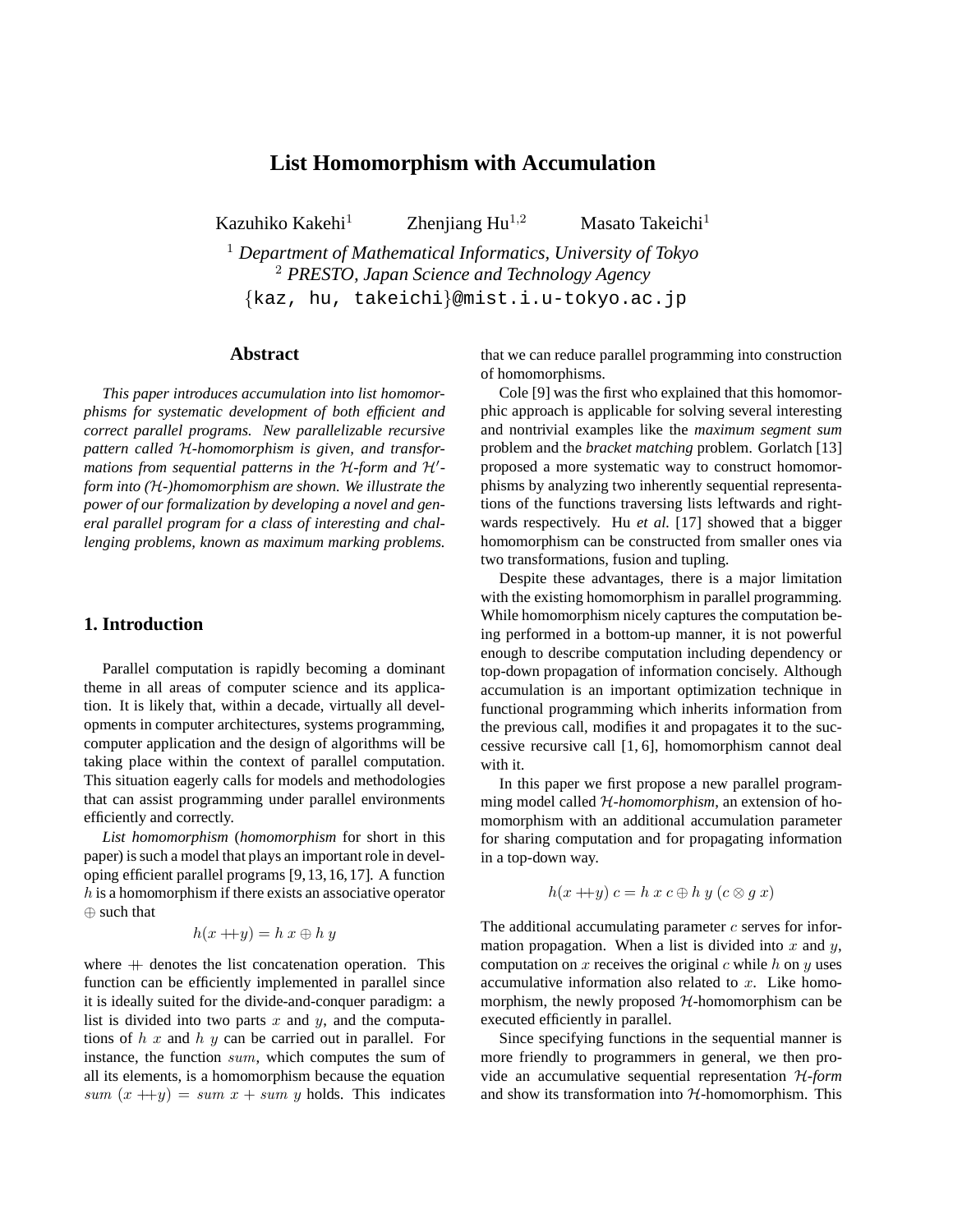makes it much easier for derivation of  $H$ -homomorphism in parallel programming. Furthermore, we define H'-form as a variant of  $H$ -form. The domain of its accumulation is limited to be finite; this restriction, on the other hand, eliminates the need of searching associativity, and we shown that it can be translated to homomorphism.

To illustrate power of our formalization in parallel programming, we present a case study of developing efficient parallel programs for a class of interesting but challenging optimization problems, namely the *maximum marking problems* (*maximum 'list' marking problem*). The maximum marking problem is the problem to put a mark on the entries of some given data structure in such a way that a given constraint is satisfied and the sum of the weights associated with marked entries is as large as possible. The derivation of efficient sequential programs has been studied [3,24]; yet to the best of our knowledge we are the first to provide the parallel solution in a uniform way. We will give a theorem that maximum marking problems can be defined in homomorphism through specifying predicates in  $H'$ -form.

This paper is organized as follows. Section 2 explains the basic notation and knowledge required in this paper. Section 3 defines the  $H$ -homomorphism and  $H$ -form, then analyzes their properties. Focusing on the finiteness of the accumulation, Section 4 defines  $\mathcal{H}'$ -form, and shows its transformation into homomorphism. As a case study of our formalization, Section 5 explains the maximum marking problems and connects them to  $\mathcal{H}'$ -forms. We present a theorem that maximum marking problems can be reduced into homomorphisms. Section 6 discusses the related works, and Section 7 concludes this paper with mentioning future works.

Note that, due to limitation of space, we omit proofs of the lemmas and theorem in this paper.

# **2. Preliminaries**

Throughout this paper, we shall use the notation of BMF (Bird-Meertens Formalism) [2,25], which enables us to concisely describe both programs and transformation of programs. For readability we also borrow the notation of Haskell [22].

### **2.1. Functions and lists**

*Function application* is denoted by a space and the argument which may be written without brackets. Thus  $f \, a$ means  $f(a)$ . Functions are curried, and application associates to the left. Thus  $f$  a b means  $(f \ a)$  b. Function application binds stronger than any other operator, so f  $a \oplus b$  means  $(f \ a) \oplus b$ , not  $f \ (a \oplus b)$ . A centralized circle ◦ denotes *Function composition*. By definition, we have  $(f \circ g)$   $a = f(g \ a)$ . Function composition is an associative operator, with the identity function id as its unit. Infix binary operators will often be denoted by ⊕ or ⊗, and can be *sectioned*: an infix binary operator like  $oplus$  can be turned into unary or binary functions by  $a \oplus b = (a \oplus b) = (\oplus b) a = (\oplus) a b$ .

*Joined lists* (or *append lists*) are finite sequences of values of the same type. A list is either the empty list, a singleton, or concatenation of two other lists. We write [ ] for the empty list,  $[a]$  for the singleton list with element a (with  $[\cdot]$ for the function taking a to [a],  $[\cdot]^{-1}$  for the inverse of [·]), and  $x + y$  for the concatenation (join) of two lists x and y. Concatenation is associative, having the unit [ ]. For example,  $[1]+[2]+[3]$  denotes a list with three elements, often abbreviated to [1, 2, 3]. We also write  $a : x$  for [a]  $+x$ . If a list is constructed only by the constructor of  $\lceil$  and : we call it *cons list*.

#### **2.2. Parallelskeletons: map, reduce, scan, zipWith**

It has been shown in [25] that BMF [2] is a nice architecture-independent parallel computation model, consisting of a small fixed set of specific higher order functions which can be regarded as skeletons suitable for parallel implementation. Four important higher order functions are *map*, *reduce*, *scan* and *zipWith*. They are therefore called *parallel skeletons*.

Map is to apply a function to every element in a list. It is written as an infix ∗. Informally, we have

$$
k * [a_1, a_2, \ldots, a_n] = [k a_1, k a_2, \ldots, k a_n].
$$

Reduce is the skeleton which collapses a list into a single value by repeated application of some associative binary operator. It is written as an infix /. Informally, for an associative binary operator ⊕, we have

$$
\oplus / [a_1, a_2, \ldots, a_n] = a_1 \oplus a_2 \oplus \cdots \oplus a_n.
$$

Scan accumulates all intermediate results for computation by reduce. Informally, for an associative binary operator ⊕, we have

$$
\begin{array}{l}\n\oplus \#_c \left[ a_1, a_2, \ldots, a_n \right] \\
= \left[ c, c \oplus a_1, c \oplus a_1 \oplus a_2, \ldots, a_1 \oplus a_2 \oplus \cdots \oplus a_n \right].\n\end{array}
$$

ZipWith is the skeleton that takes two lists and returns a new list through applying a specified operation to every pair of corresponding elements from the two lists. The resulting list has the same length as that of the shorter. Informally, suppose that  $n \leq m$ , we have

$$
[a_1, a_2, \ldots, a_n] \Upsilon_{\oplus} [b_1, b_2, \ldots, b_m]
$$
  
= 
$$
[a_1 \oplus b_1, a_2 \oplus b_2, \ldots, a_n \oplus b_n].
$$

These four skeletons have nice massively parallel implementations on many architectures [5, 25]. If k and ⊕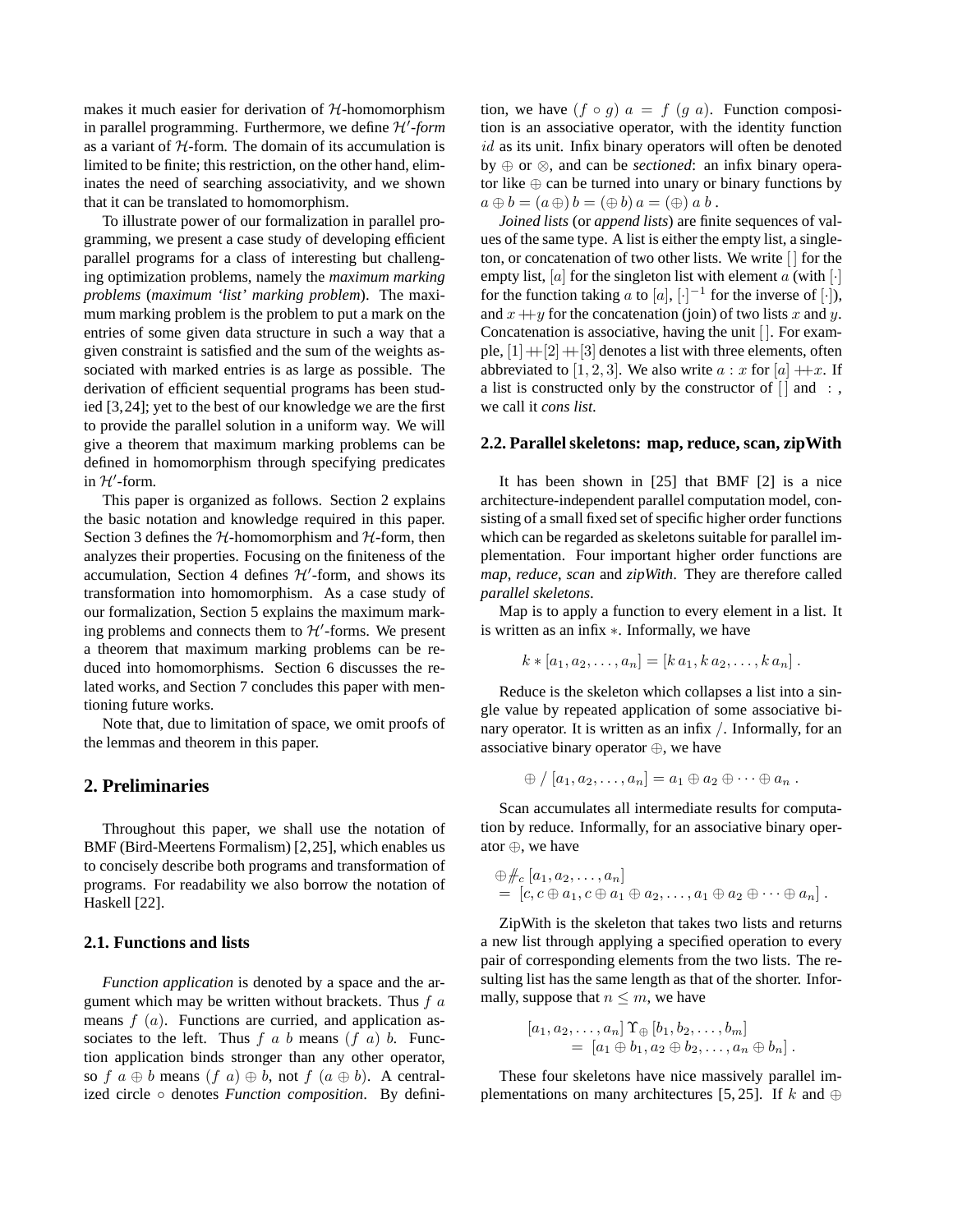need  $O(1)$  parallel time, then both map  $k*$  and zipWith  $\Upsilon_{\oplus}$  can be implemented using O(1) parallel time, and both reduce  $\oplus$  / and scan  $\oplus$   $\#$  can be implemented using  $O(\log n)$  parallel time toward an input list of length n. For example,  $\oplus$  / can be computed in parallel on a treelike structure with the combining operator ⊕ applied in the nodes, while  $k*$  is computed in parallel with k applied to each of the leaves. The study on efficient parallel implementation of  $\oplus$   $\#$  can be found in [5].

# **3.** H**-Homomorphism and** H**-Form**

As a simple example, consider the function psum for computing all prefix sums of a list:

$$
psum [x_1, x_2, \dots, x_n] = [x_1, x_1 + x_2, \dots, x_1 + x_2 + \dots + x_n].
$$

As is demonstrated in [13], it can be described by the following homomorphism.

$$
psum [a] = [a]
$$
  
\n
$$
psum (x + y) = psum x \oplus psum y
$$
  
\nwhere  $u \oplus v = u + (((last u) +) * v)$ 

This homomorphic definition is not efficient, requiring  $O(n^2)$  computation of +. Making good use of accumulation often avoids inefficiency by sharing computation. Indeed the standard linear time sequential implementation would be:

$$
psum (x : xs) = psum' xs x
$$
  
\n
$$
psum' [] s = [s]
$$
  
\n
$$
psum' (a : x) s = s : psum' x (s + a),
$$

but its efficient parallel implementation is not obvious.

#### **3.1.** H**-homomorphism**

We extend homomorphism with accumulation for developing more efficient parallel programs. We define H*homomorphism* that utilizes an accumulation for inheriting computation from the previous call.

**Definition 1** ( $H$ **-Homomorphism**) Function  $h$  is said to be an H*-homomorphism*, if there exist associative operators  $oplus$  and  $\otimes$ , a binary operator  $\ominus$ , and a homomorphism g, such that

$$
h [a] c = c \ominus a
$$
  
\n
$$
h (x + y) c = h x c \oplus h y (c \otimes g x).
$$

Here,  $q$  is a homomorphism satisfying

$$
g [a] = k a
$$
  

$$
g (x + y) = g x \otimes g y.
$$

 $H$ -homomorphism is a natural extension of homomorphism. The additional accumulating parameter  $c$  serves for information propagation. When a list is divided into  $x$  and y, computation on x receives the original c while h on y uses accumulative information also related to x.

Cyclic dependency should be avoided, as the definition indicates. We therefore do not allow the case where update of the accumulation parameter for computation on  $x$  uses information related to  $y$ . If the accumulation parameter is not used at all (*i.e.*, *dead*), H-homomorphism degenerates to homomorphism.

### **3.2. Parallelizability of**  $H$ **-homomorphism**

The following lemma shows that we can evaluate  $H$ homomorphisms in parallel.

**Lemma** 1 ( $H$ **-Homomorphism** in Skeletons) An  $H$ homomorphism  $h$  defined above can be decomposed into the form using parallel skeletons.

$$
h\,x\,c\ =\ \oplus\ /\ ((\otimes \#_c\,(k * x))\,\Upsilon_{\ominus}\,x)
$$

It is worth noting that our parallel implementation of  $H$ -homomorphism uses the same order of number of the basic operators, while the associativity of the operators enables parallelism to be fully developed. In other words,  $H$ homomorphisms executed in linear time sequentially can be implemented in logarithmic parallel time, which is indicated by two parallel skeletons  $\oplus$  / and  $\otimes \#_{c}$ .

#### **3.3.** H**-Form: a more friendly interface**

As seen in the example  $psum'$  at the beginning of this section, it is often the case that a function definition is given *sequentially* by induction on the cons list, rather than by induction on the joined list. In order to enable smooth transformation, we define the following H*-form*.

**Definition 2** ( $H$ **-Form**) Let p, q, r be given functions, ⊕ and  $\otimes$  be associative operators. The function f is said to be in H*-form*, if it is defined in the following (sequential) recursive form.

$$
f \left[ \begin{array}{ccc} c & = & r \, c \\ f \left( a : x \right) c & = & p \, a \, c \oplus f \, x \left( c \otimes q \, a \right) \end{array} \right]
$$

We write  $f = \mathcal{H}[r,(p,\oplus),(q,\otimes)]$ .

In terms of our example  $psum'$ , it can be redefined by

$$
psum' (a : x) s = [s] + psum' x (s + a),
$$

and thus can be written as

$$
\mathcal{H}[[\cdot], ((\lambda \, a \, c \cdot [c]), +), (id, +)] \ .
$$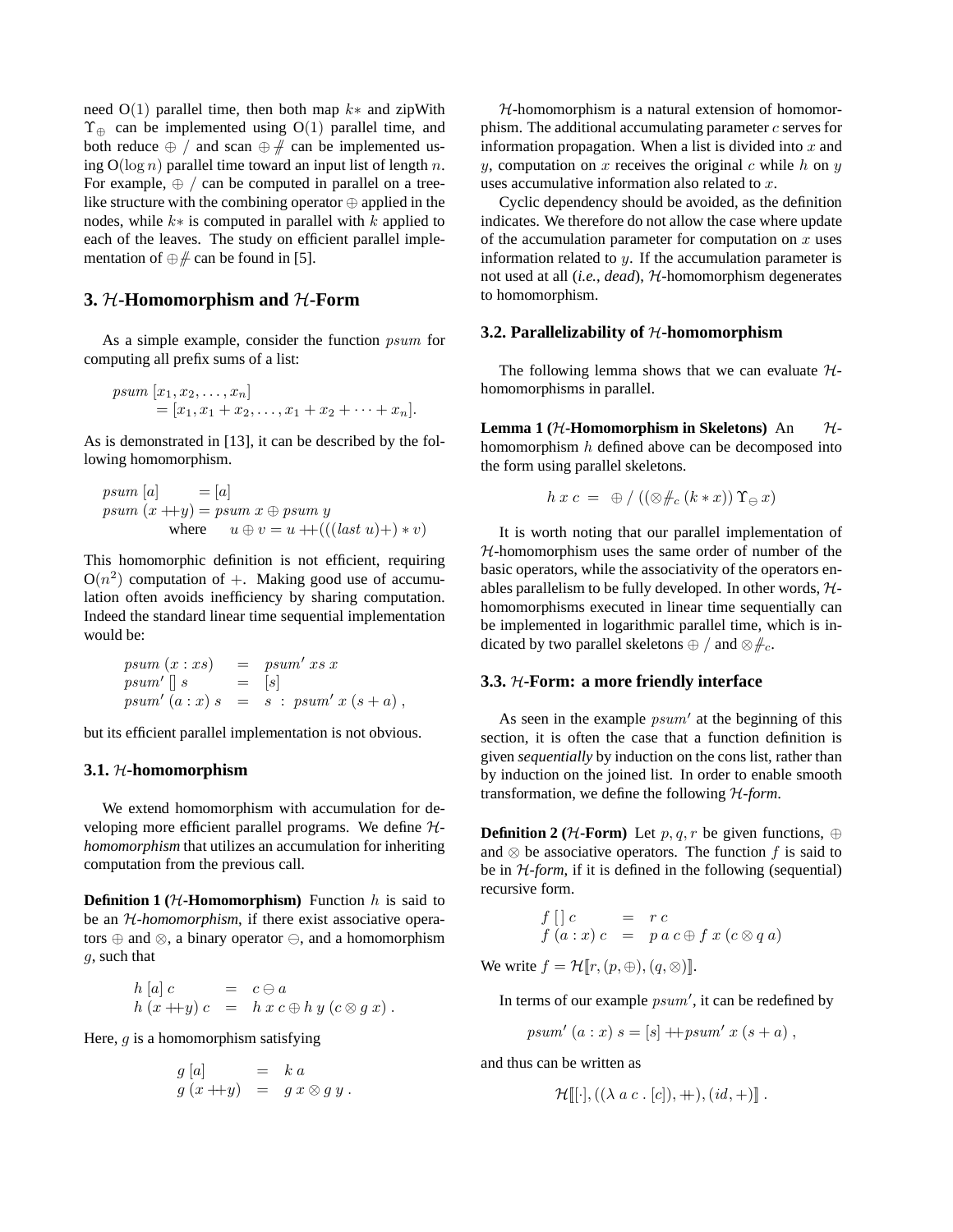Now that we have formalized the class  $H$ -form, the following lemma shows that any function in the class can be transformed into  $H$ -homomorphism.

**Lemma** 2 ( $H$ -Form into  $H$ -Homomorphism) An  $H$ form function  $f = \mathcal{H}[r,(p,\oplus),(q,\otimes)]$  can be redefined in terms of a  $H$ -homomorphism h as follows.

$$
f x c_0 = f s t (h x c_0)
$$
  
\n
$$
h [a] c = (p a c \oplus r (c \otimes q a), p a c)
$$
  
\n
$$
h (x + y) c = h x c \oplus h y (c \otimes g x)
$$
  
\nwhere  $(a_1, b_1) \oplus (a_2, b_2)$   
\n
$$
g [a] = q a
$$
  
\n
$$
g (x + y) = g x \otimes g y
$$

Here *fst* is a function which takes the first element in a pair.

This lemma states that  $H$ -form can be defined in terms of  $H$ -homomorphism. It enables us to derive the following parallelizable equivalents of  $psum'$ .

$$
psum' \; x \; s = \; fst \; (h \; x \; s)
$$
\n
$$
h [a] \; c = ([c] + [a + c], [c])
$$
\n
$$
h (x + y) \; c = h \; x \; c \oplus' h \; y \; (c + g \; x)
$$
\n
$$
where \; (a_1, b_1) \oplus' (a_2, b_2)
$$
\n
$$
= (b_1 + a_2, b_1 + b_2)
$$
\n
$$
g [a] = a
$$
\n
$$
g (x + y) = g \; x + g \; y
$$

# **4.**  $H'$ -Form:  $H$ -Form with Finite Accumula**tion**

In the course of the story, associativity of operators  $\otimes$ and ⊕ has played an important role for program derivation. There are often the cases, however, that we may not be able to find these suitable associative operators easily.

Consider an example of counting the number of 'mountains' from a list of three tags,  $Up$ ,  $Dn$ ,  $Fl$ . As Figure 1 shows, these tags indicate the position is at a place of climbing up, sloping down, or flat plane, respectively. Mountain peaks are found where climbing up turns to sloping down. With the help of accumulation we can write a recursive program cmnt as follows.

$$
cmmt x = cmmt' x (Up, False)
$$
  
\n
$$
cmmt' [] (c_1, c_2)
$$
  
\n
$$
= if (isUp c_1 \land c_2) then 1 else 0
$$
  
\n
$$
cmmt' (a : x) (c_1, c_2)
$$
  
\n
$$
= (if (isUp c_1 \land isDn a) then 1 else 0)
$$
  
\n
$$
+cmnt' x (if isFl a then (c_1, c_2)
$$
  
\nelse (a, True))



**Figure 1. Example of mount counting using**

cmnt

The accumulation parameter is to inherit  $Up$  or  $Dn$  of the preceding list element. When the current mark is Fl, the new accumulation refers to the incoming accumulation not to lose which direction the preceding element has. The boolean value in the accumulating pair works to return the correct value 0 when the input list is either empty or has Fls only. Due to the dependency, we cannot easily find an associative operator  $\otimes$  when we try to fit  $cmm'$  in the H-form.

One idea for this is to use closures, where we can enjoy associativity of composition. Representing them in a naive way, however, just results in holding a big and enlarging closure. Tackling such representation problems, there exists an analysis called *context preservation* [8]. It is a technique to keep closures in some fixed form after composition. Although it is a quite powerful technique and gives us a solution here, we can enjoy another solution provided that the domain of the accumulation parameter is finite.

### **4.1. Closures in a finite domain**

Given a function  $f :: A \rightarrow B \rightarrow B$  with finite  $B =$  ${b_1, \ldots, b_n}$ , a closure of this function can be represented using case branching when the first parameter  $a_1$  is given:

$$
\begin{array}{rcl} f\; a_1 & = & \lambda\; b \;.\; \mathtt{case}\; x \; \mathtt{of} & b_1 \to b_1'\\ & & \dots \\ & & b_n \to b_n' \end{array}
$$

,

where  $b'_i = f a_1 b_i$ . Commonly closures keep their function body as it is except for the parameters already filled. When the domain of the unfilled parameter is finite, we can perform preemptive computation by specifying the unfilled part exhaustively, which produces a *table* between the unfilled parameter and the result. Naturally  ${b'_1, \ldots, b'_n} \subseteq B$ . Different  $a_2$  may construct different case branching, yet they are composible since they share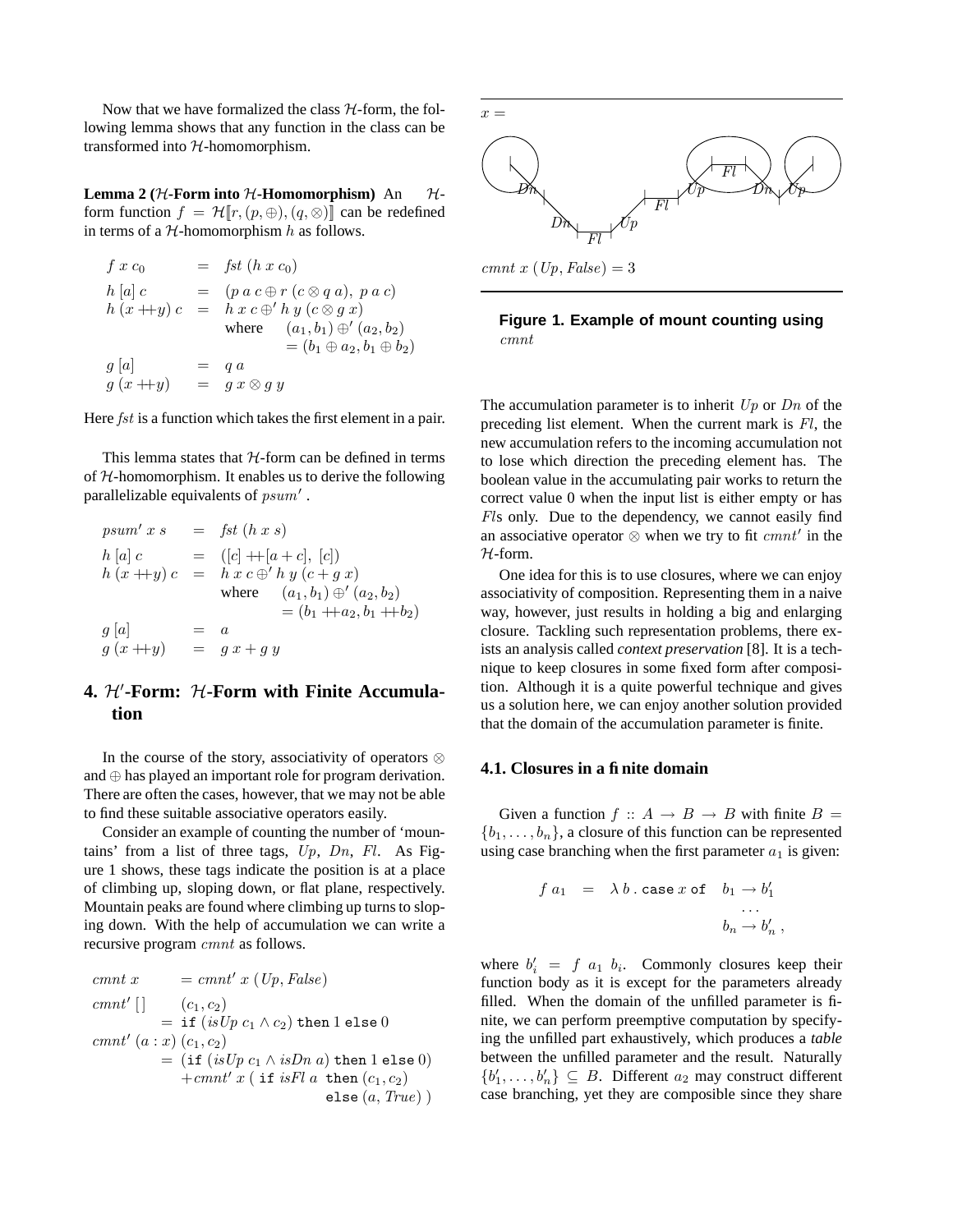$B$  as their domain and range.

$$
(f a_2) \circ (f a_1)
$$
\n
$$
= \begin{pmatrix}\n\lambda b \cdot \text{case } b \text{ of } \\
b_1 \rightarrow b_1'' \\
\vdots \\
b_n \rightarrow b_n''\n\end{pmatrix} \circ \begin{pmatrix}\n\lambda b \cdot \text{case } b \text{ of } \\
b_1 \rightarrow b_1' \\
\vdots \\
b_n \rightarrow b_n'\n\end{pmatrix}
$$
\n
$$
= \lambda b \cdot \text{case } b \text{ of } b_1 \rightarrow b_{j_1}'
$$
\n
$$
b_n \rightarrow b_{j_n}''
$$

where  $b_i' = b_{j_i}$ . Composition is obtained by the matching of the results of the right closure to the case branching in the left. Now we see the resulting closure keeps the shape, which means composition of such closures stays in some fixed size. This amount depends on the size of B. This closure can be suitably implemented by an array whose size depends on  $B$ 's size.

# $4.2.$   $H'$ -form

Finiteness of the domain and the range settles the problems of associativity through reducing to exhaustive case branching. Now we give a variant of  $H$ -form.

**Definition 3 (** $H'$ **-Form) The function**  $f'$  **is said to have**  $\mathcal{H}'$ -form  $\mathcal{H}'[\![r,(p,\oplus),q']\!]$ , if it is defined in the following (sequential) recursive form with an associative operator ⊕ and a function  $q'$  which has the finite range  $C$ .

$$
f' [] c = r c
$$
  

$$
f' (a:x) c = p a c \oplus (f' x (q' a c))
$$

It should be noticed that we do not need struggling to find an associative operator on the computation of the accumulation  $q'$  a c any more. The following lemma shows that  $H'$ -form can be redefined using homomorphism.

**Lemma** 3 ( $H'$ -Form into Homomorphism) An  $H'$ -form function  $f' = \mathcal{H}'[r,(p,\oplus), q']$  can be redefined with a homomorphism. The finite domain  $C$  is assumed to take the form of a list.

$$
f' \ x \ c_0 = accept (h' \ x) \ c_0
$$
  
\n
$$
h' [a] = [tup \ a \ c \ | \ c \leftarrow C]
$$
  
\n
$$
h' (x + y) = h' \ x \oplus' h' \ y
$$

where

$$
accept x c_0 = [-]^{-1} [b \oplus r c' | (b, (c, c')) \leftarrow x,\nc = c_0]\ntup a c = (p a c, (c, q' a c))\nx \oplus' y = [(b_x \oplus b_y, (c_x, c'_y)) | (b_x, (c_x, c'_x)) \leftarrow x,\n(b_y, (c_y, c'_y)) \leftarrow y,\nc'_x = c_y ]
$$

We here explain how the defined functions calculates the desired result. The derived homomorphism  $h'$  returns a list of pairs  $(b, \hat{c})$ , where  $\hat{c}$  is again a pair  $(c, c')$ . The variable c denotes the presumed incoming accumulation. The new accumulation  $c'$  passed to the next recursive call and  $b$ , namely the result of  $f'$ , are computed depending on c. The closure, or say *table*, is now represented by a list of pairs, whose key is  $c$  and values are  $c'$  and  $b$ .

Given a singleton list  $[a]$ ,  $h'$  creates a list of pairs by  $t u p'_h$  for all  $c \in C$ . In case a list concatenation  $x + y$  is given, the recursive results  $h'$  x and  $h'$  y are merged by ⊕'. This operation picks up the pairs where the outgoing accumulation of the left sublist  $c'_x$  is equal to the incoming accumulation of the right  $c_y$ , and creates a new pair whose incoming accumulation is the one of the left  $c_x$  and the outgoing is the right  $c'_y$ . Since each  $b_x$  and  $b_y$  is computed by reflecting their presumed accumulation, the value  $b_{x+ y}$ is computed using the associative operator  $\oplus$  as  $b_x \oplus b_y$ .

At last, we have the list of pairs. The final *accept* function chooses the desired value through two parts: (1) The resulting pairs have been computed on the assumption of the incoming accumulation  $c$ . First we pick out the one whose incoming accumulation is the initial accumulation  $c_0$ . (2) b has not yet reflected the the computation by the finally outgoing accumulation c'. The computation  $\oplus$   $(r c')$ to *b* is applied. Taking out this value by  $\lbrack \cdot \rbrack^{-1}$ , and we are done.

It is easy to verify  $\oplus'$  is associative, from associativity of ⊕ and of closure compositions. With restricting the accumulation finite, we have not only eliminated the need to find out the associative operator ⊗, but also derived *a homomorphism* which requires a single traversal, instead of  $H$ -homomorphism requiring plural traversals.

Coming back to cmnt at the beginning of this section, we see that  $cmm' = \mathcal{H}'[\![r,(p,\oplus),q']\!]$  where

$$
r(c_1, c_2) = \text{if } (isUp c_1 \land c_2) \text{ then } 1 \text{ else } 0
$$
  
\n
$$
p = \text{if } (isUp c \land isDn a) \text{ then } 1 \text{ else } 0
$$
  
\n
$$
\oplus = +
$$
  
\n
$$
q' Up c = (Up, True)
$$
  
\n
$$
q' Ph c = (Dn, True)
$$
  
\n
$$
q' Fl c = \text{case } c \text{ of } (Up, True) \rightarrow (Up, True)
$$
  
\n
$$
(Up, False) \rightarrow (Up, False)
$$
  
\n
$$
(Dn, False) \rightarrow (Dn, False).
$$

Note that the domain of the accumulation is  $\{Up, Dn\} \times$ *Bool.* While the list may have  $Fl$ , the value in the accumulation does not have Fl provided that the initial accumulation is either  $Up$  or  $Dn$ . Lemma 3 gives us its corresponding homomorphism without any troubles.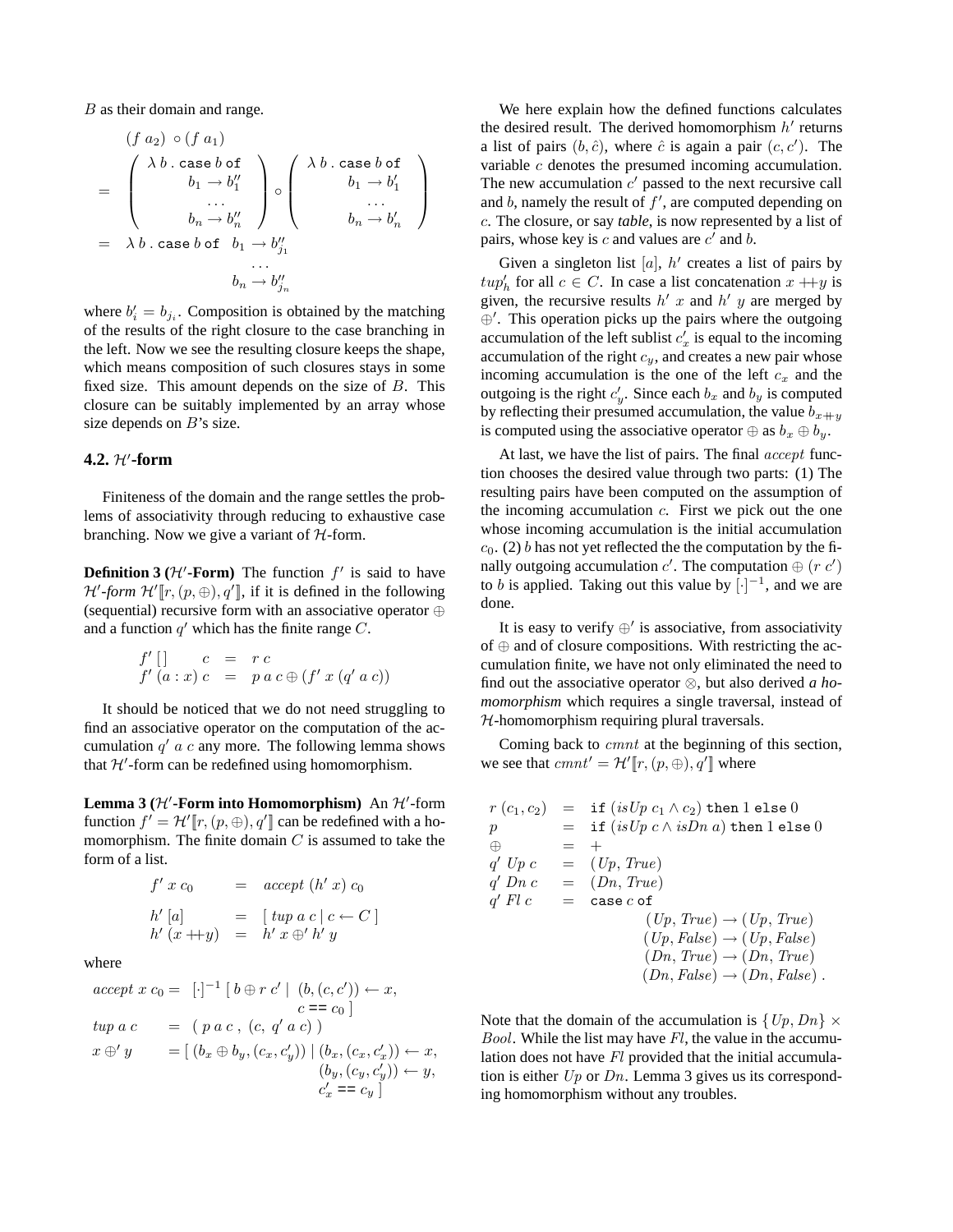| $[3, -4, 2, -1, 6, -3]$ $(k = 1)$                           |  |
|-------------------------------------------------------------|--|
| $[ \underline{3}, -4, \underline{2}, -1, 6, -3 ]$ $(k = 2)$ |  |
| $[3, -4, 2, -1, 6, -3]$ $(k \ge 3)$                         |  |

**Figure 2. Example of maximum markings (underlined) for** *k-mss* **problem**

## **5. Case Study: Maximum Marking Problems**

To see how our approach works in practice, we demonstrate how one can systematically obtain an efficient parallel program for solving an important class of optimization problems, the *maximum marking problems*. The previous results [23, 24] tell us that we can automatically obtain an efficient sequential program for a maximum marking problem whose characterizing function is a finite homomorphism (*i.e.*, both of the range B of the function and the domain  $C$  of the accumulation are finite); parallelizable solutions have not yet been reported to the best of our knowledge.

One of our contributions is the theorem in this section that states a maximum marking problem is solved in parallel once its marking characteristics is specified in  $H'$ -form. Additionally,  $H'$ -form makes the analysis of the problem easier. For example, one more challenging problem, called maximum k-segment sum problem (*k-mss* for short), is to find a marking on the elements of a list such that the marked elements constitute at most  $k$  segments. It plays an important role in knowledge discovery, and an efficient sequential algorithm has been given, for example [7]; it is yet unknown, as far as we are aware, how to systematically obtain its efficient parallel program. The troublesome problem of  $k$ -mss can be easily specified with  $H'$ -form, and transformed into a homomorphism at once, namely into a parallelizable form.

#### **5.1. Specification**

The maximum marking problems can be naively specified using the Haskell notation as follows.

$$
\begin{array}{rcl}\n mmp & :: & (MList \to Bool) \to [Int] \to Int \\
 mmp P x & = & maximum (map sumM) \\
 & & (filter P ( marking x))\n \end{array}
$$

Given a list of values, we use marking to enumerate all the ways of marking; through filtering out lists which do not satisfy P, namely the constraints on how lists are marked, we finally choose the maximum value among the sums of the marked elements of those marked lists.

The maximum marking problems are parameterized by the predicate  $P$  for the marking constraint. On the same list, different predicates define different problems, and calculate different maximum weights. One example is  $adj$ , which describes whether the marked elements are adjacent or not. If we are given a list  $[3, -4, 2, -1, 6, -3]$ , the marking (as underlined)

$$
[3, -4, \underline{2}, -1, \underline{6}, -3]
$$

has the maximum weight, but the marked elements are not adjacent. The correct maximum weight under this constraint is 7 by

$$
[3, -4, 2, -1, 6, -3].
$$

Here, a predicate P takes a marked integer list  $MList$  =  $[(Bool, Int)]$  and returns a boolean value  $Bool$ .

$$
P :: \tMList \to Bool
$$

The function is M extracts out the mark: is  $M(m, a) = m$ .

# **5.2.** Describing predicates  $P$  in  $H$ - or  $H'$ -form

We first see whether predicates  $P$  can be written in  $H$ or  $\mathcal{H}'$ -form. In Sections 3 and 4, we have obtained  $\mathcal{H}$ homomorphism from  $H$ -form and homomorphism from  $H'$ -form, wrapped with a single function. Similarly, consider defining predicates in the following form:

$$
P x = \text{judge } (f x c_0)
$$

After computing a  $H$ - or  $H'$ -form function f as defined in Definition 2 with a suitable initial accumulation  $c_0$ , the function  $judge$  maps the result of  $f$  to a boolean value. This relaxation enables us to find a definition of the generalized  $k$ -adjacentness  $adj_k$ , which is required for  $k$ -mss to examine whether the number of marked segments in a list is at most  $k$ , as follows.

| $adj_k x$         |       | $=$ judge <sub>k</sub> (adj' <sub>k</sub> x False) |
|-------------------|-------|----------------------------------------------------|
| $adj'_k \mid m$   | $= 0$ |                                                    |
| $adj'_{k}(a:x)$ m |       | $=$ (if $\neg m \wedge isM$ a then 1 else 0)       |
|                   |       | $+i_a d^i_k x (isMa)$                              |
| $judge_k$ v       |       | $= v \leq k$                                       |
| $a +'_{k} b$      |       | $=$ if $a+b>k$ then $k+1$                          |
|                   |       | else $a+b$                                         |

Given the initial accumulation  $False, adj'_k$  counts the number of the position where the current mark is True and the previous mark is False, as Figure 3 indicates. If the number of such occurrences are not more than  $k$ ,  $judge_k$  returns  $True;$  otherwise  $False.$  Once the number of such positions exceeds  $k$  it is obvious that the sequence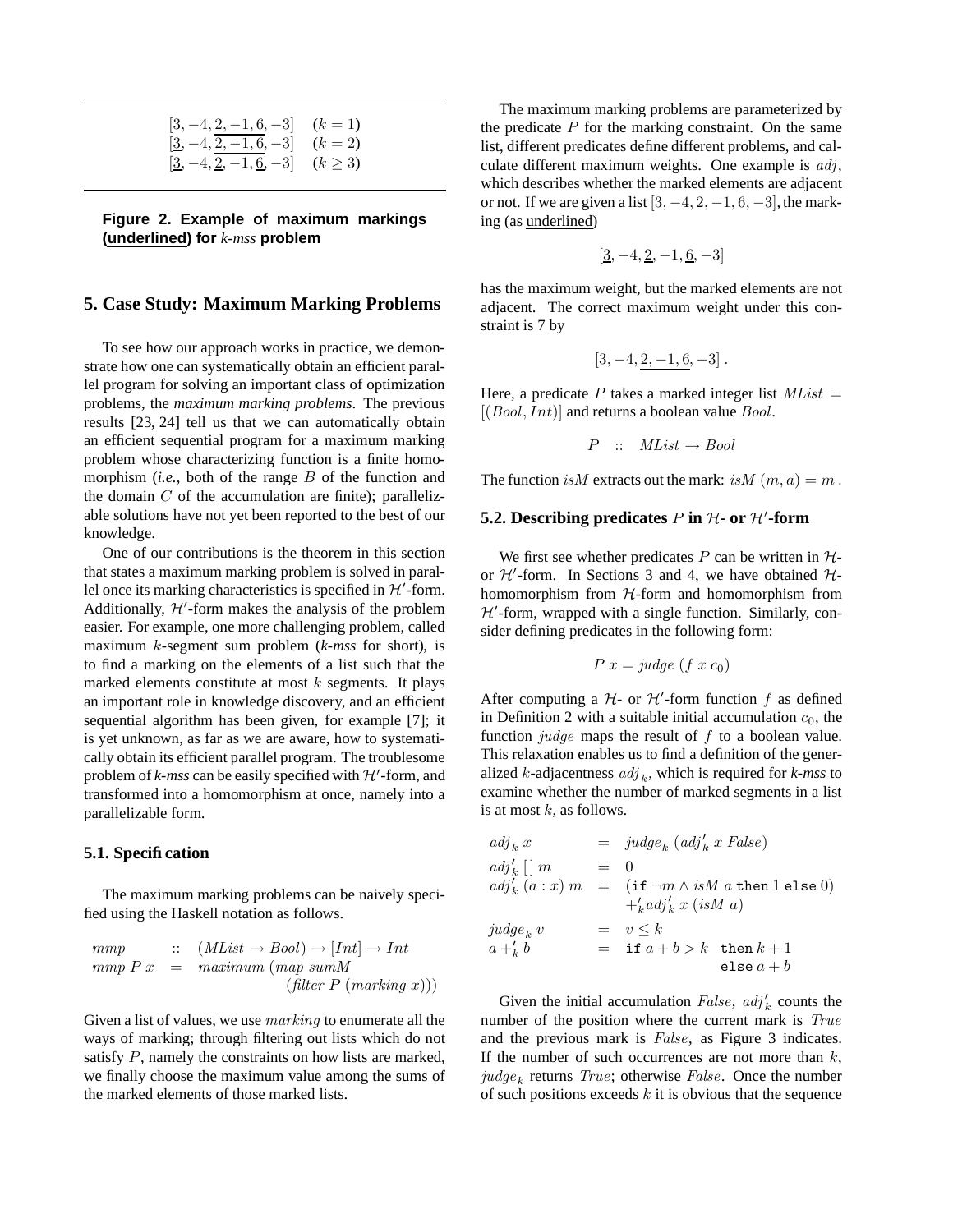

**Figure 3. Counting the number of segments by**  $adj_k$ 

is judged *False*. The modified addition  $+\frac{1}{k}$  therefore treats numbers more than k as  $k + 1$ , which yet keeps its associativity. Dividing predicates P into  $\mathit{judge}_k$  and  $\mathit{adj}'_k$  makes its analysis quite intuitive.

We find not only associativity in the accumulation, but also its finiteness. We can therefore easily have both of  $H$ and  $\mathcal{H}'$ -form for  $adj'_k$ , namely:

$$
\mathit{adj}'_k = \mathcal{H}\llbracket r, (p, \oplus), (q, \otimes) \rrbracket = \mathcal{H}'\llbracket r, (p, \oplus), q' \rrbracket
$$

where

$$
rc = 0
$$
  
\n
$$
p ac = if \neg c \land isM a then 1 else 0
$$
  
\n
$$
\oplus = +'_{k}
$$
  
\n
$$
qa = isM
$$
  
\n
$$
\otimes = Rt
$$
  
\n
$$
q' ac = isM a;
$$

 $Rt$  is an associative operator which returns its right argument, *i.e.*,  $l R t r = r$ .

As  $adj'_k$  exemplifies, introduction of an additional function judge makes it easier to find definitions of  $H$ - or  $H'$ forms. Once defined, we are to have  $(H-)$ homomorphisms for such predicates.

## **5.3. Maximum list marking problemsin homomorphism**

Now that predicates are known to be transformed into  $(H-)homomorphism$ , we tackle the main problem to reduce maximum list marking problems in some homomorphisms. The concern here is that the marking function marking creates a power set of lists depending on how they are marked. Although we have predicates  $P$  in the form of  $(H-)$ homomorphism, it is not yet obvious how the desired solution is obtained. How do we treat every possible marking?

The same technique as in Lemma 3 can be used, which gives us the following theorem. Since finiteness of the accumulation domain plays a key role, specification of the predicate in  $H'$ -form is chosen. Note that given a list of pairs  $[(x_1, y_1), \ldots, (x_n, y_n)]$ , the function  $G$  is to group the pairs of the same first component x in a pair  $(x, y)$  such that  $y$  is the maximum of the second components. For instance,

$$
\mathcal{G}[(2,1), (1,5), (2,10), (3,2), (1,1)]
$$
  
= [(2,10), (1,5), (3,2)].

**Theorem 1 (Maximum Marking Problems in Homomorphism**) Assume the constraint is  $P(x) =$ judge (f x c<sub>0</sub>), where  $f = \mathcal{H}'[\![r,(\oplus,p),q']\!]$  and C is the list which holds all elements in the domain of the  $f$ 's accumulation.

$$
mmp P x = accept (mmpp x) c_0
$$
  
\n
$$
mmpp [a] = G [tup_{mmpp} m a c
$$
  
\n
$$
c \leftarrow C,
$$
  
\n
$$
m \leftarrow [True, False] ]
$$
  
\n
$$
mmpp (x + y) = G (mmpp x \oplus ' mmp y)
$$

The definition of auxiliary functions are as follows.

$$
accept x c_0
$$
  
= 
$$
maximum [w | ((b, (c, c')), w) \leftarrow x ,
$$
  

$$
c == c_0 ,
$$
  

$$
judge (b \oplus r c')]
$$
  

$$
tup_{mmpp} m a c
$$
  
= 
$$
((p (m, a) c, (c, q (m, a) c)),
$$
  

$$
if m then a else 0)
$$
  

$$
x \oplus' y = [((b_x \oplus b_y, (c_x, c'_y)), w_x + w_y)
$$
  

$$
| ((b_x, (c_x, c'_x)), w_x) \leftarrow x,
$$
  

$$
((b_y, (c_y, c'_y)), w_y) \leftarrow y,
$$
  

$$
c'_x = c_y ]
$$

The reader soon sees the equivalence of this theorem and Lemma 3. This time, the function mmpp returns a list of pairs, in which the weight w is added to form  $((b, \hat{c}), w)$ . Since the input of a predicate P is  $MList a = [(Bool, a)],$ also the marking m needs to be passed to  $tup_{mmpp}$ . The function *mmpp* produces pairs by generating possible combinations of the incoming accumulation  $c$  and the mark m on a. If the element a is to be marked,  $m = True$  and the pair has its weight a; otherwise,  $m = False$  and the weight is 0. When a joined list  $x + y$  is given, the recursive results mmpp x and mmpp y are merged by  $\oplus'$ . We have an additional weight in a pair, whose associated operator is associative summation  $+$ .

A behavior different from Lemma 3 exists. Even if some single value is specified in the accumulation  $c$ , which works as the key of the table in the parallel form of  $\mathcal{H}'$ form, the value  $b$  can have variety depending on how the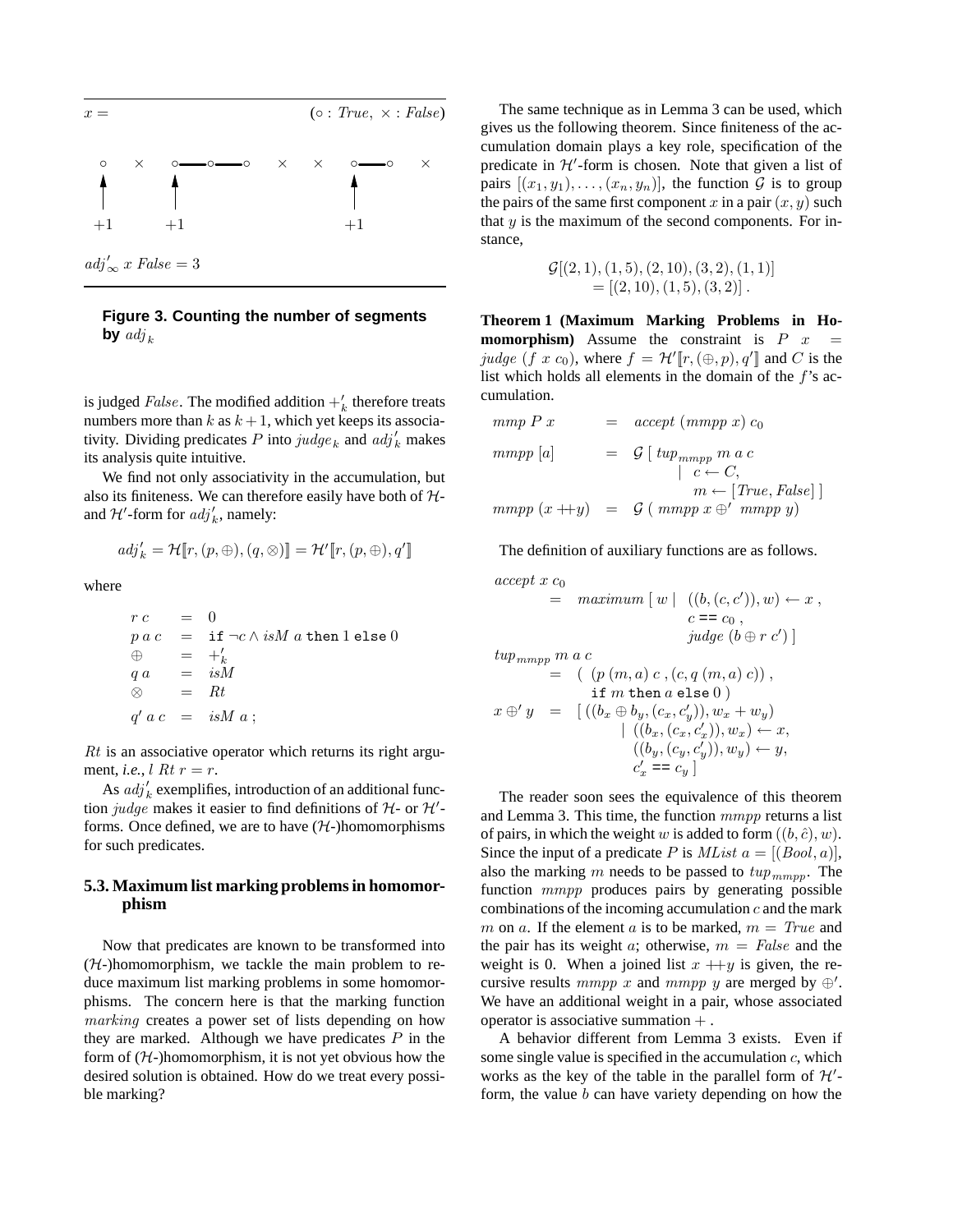list is marked. Regarding as the resulting list of pairs  $((b, \hat{c}), w)$  as a *table*, the key part is  $(b, \hat{c})$ , and the value is  $w$ . It is possible that there are multiple pairs with the same  $(b, \hat{c})$  with variety of weights, especially during computing  $\oplus'$  on a joined list  $x+y$ . The purpose of maximum marking problems are to find the maximum weight  $w$ , and it is done by sifting through  $\mathcal{G}$ .

At last, we have a list of pairs  $((b, (c, c')), w)$ , and the final accept function chooses the desired weight as follows: (1) To fulfill the assumption, we first filter out those whose incoming accumulation is not equal to the initial accumulation  $c_0$ . (2) With reflecting the final accumulation  $c'$  to b by  $b \oplus r c'$ , the legitimate pairs satisfying the constraint P are sifted out by judge to form a list of weights. (3) Finally, maximum finds out the desired result from the list.

#### **5.4. Properties of the obtained homomorphism**

While the accumulation domain  $C$  is finite, the resulting list of mmpp can grow infinitely if there is no limitation on the range of f. When the range of the function f is finite, meaning  $f$  is a finite homomorphism, the possible combination of  $b$ ,  $c$  and  $c'$  stays finite and explosion of the list size is avoided. In the example of  $adj_k$ , the modified summation  $+$ ' returns finite results, and we successfully have finite homomorphism.

The obtained mmpp, however, does not stay textually in the form of homomorphism; it is called *almost homomorphism* [9, 15]. When we denote the size of a set A as  $|A|$ , mmpp for a finite homomorphism returns a list of length at most  $|B| \times |C|^2$ . Merging two results can return a list of length  $|B|^2 \times |C|^3$  in the worst case, which  $\mathcal G$  reduces to be again at most  $|B| \times |C|^2$ . Neglecting these computation as constant, the obtained result can be executed in logarithmic time in parallel.

In the case of the example of this section *k-mss*, its auxiliary functions are:

$$
accept x c_0
$$
  
= 
$$
maximum [w | ((b, (c, c')), w) \leftarrow x , c == False ,\n 
$$
judge (b + '_{k} r c')]
$$
  

$$
tup_{mmpp} m a c
$$
  
= 
$$
(\text{if } \neg c \land m \text{ then } 1 \text{ else } 0, (c, m)),\n \text{if } m \text{ then } a \text{ else } 0)
$$
  

$$
x \oplus' y = [((b_x + '_{k} b_y, (c_x, c'_y)), w_x + w_y) + ((b_x, (c_x, c'_x)), w_x) \leftarrow x,\n ((b_y, (c_y, c'_y)), w_y) \leftarrow y,\n c'_x = c_y ].
$$
$$

The domain and the range are  $C = \{True, False\}$  and  $B = \{0, 1, \ldots, k + 1\}$ , and their size  $|C| = 2$  and  $|B| =$  $k + 2$ , respectively. If we want to solve the 2-mss problem, each recursive function *mmpp* returns a list of the length

at most  $16 = 4 \times 2^2$ . Such a small constant is acceptable for solving the complicated marking problems, especially executed in parallel.

# **6. Related Works**

This paper focuses on the existence of accumulation in homomorphism. Despite its usefulness for problem description, explicit treatments of accumulation in homomorphism seems rare, except for the authors' preceding works [18–20]. In order to derive homomorphisms, leftwards and rightwards analysis based on *the third homomorphism theorem* [12] is used as in [15]. The scan skeleton plays an important role for accumulation in the case of H-homomorphism. *Distributable homomorphism*, another kind of extension to homomorphism, and its relation to scan is argued in [4, 14]. Accumulation in tree structures, namely *upwards* and *downwards* accumulation is researched in [10, 11].

The example of maximum segment sum is often dealt with as an example of derivation of its parallel form [9, 15, 28]. In [15], for example, the parallel solution is obtained through defining four functions on cons and snoc lists, based on the idea of distributable homomorphisms. Comparing with these techniques, our specification allows us simple description of problems which range over the wide and practical class of maximum marking problems.

#### **7. Conclusion and Future Works**

In this paper we have formalized three concepts,  $H$ homomorphism,  $H$ -form and  $H'$ -form, where accumulation is involved in computation. We have provided lemmas for each formalization: parallelizability of  $H$ homomorphism, transformations from  $H$ -form into  $H$ homomorphism and from  $H'$ -form into homomorphism. Since developing functions often is easier in a sequential manner and more efficient with existence of accumulation, these formalizations and lemmas enable us to obtain parallelizable functions conveniently and intuitively.

The benefit of our methodology has been exemplified by the challenging maximum marking problems. Regardless of the fact that we find it hard to code their efficient implementation even in sequential manner, we have provided a theorem that maximum marking problems are at once reduced into homomorphism by specifying the parameterized predicates in  $H'$ -form. Additionally, specification of these predicates are quite simple using  $H'$ -form.

There are some interesting further developments in our sight. It would be a natural and simple extension to apply the idea of finite closures to the function's result. When the range of the function  $B$  is known to be finite, as is the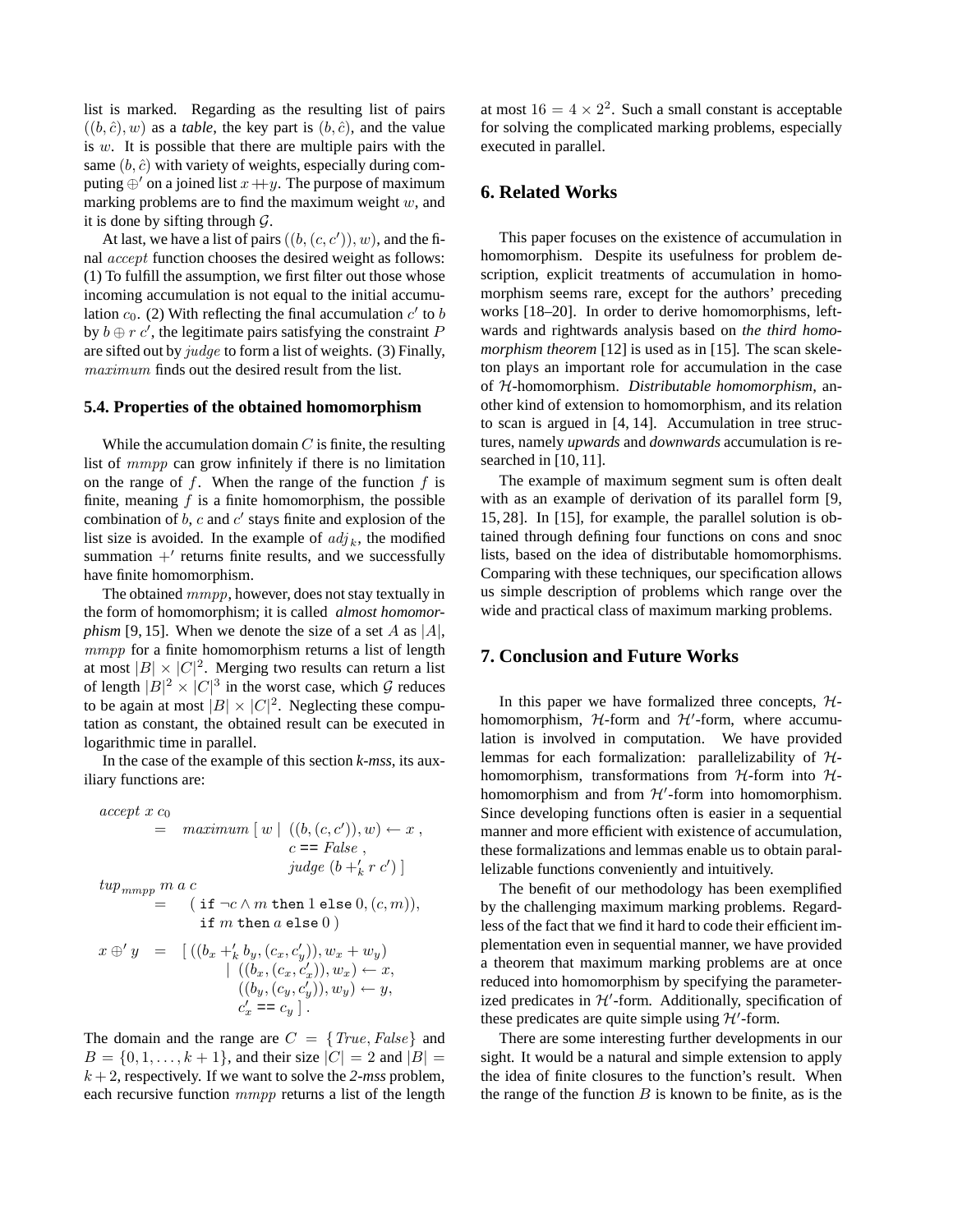case of finite homomorphisms in maximum marking problems, we can also eliminate the need to search for an associative ⊕. Application of the idea to trees would be also fruitful, where the skeletal approach is applied and now developing [21, 26, 27] but it often requires considerable efforts to obtain suitable associative operators.

# **8. References**

- [1] R. Bird, "The Promotion and Accumulation Strategies in Transformational Programming", *ACM Transactions on Programming Languages and Systems*, vol. 6, no. 4, pages 487–504, 1984.
- [2] R. Bird, "An introduction to the theory of lists", In *Logic of Programming and Calculi of Discrete Design*, Springer-Verlag, 1987, pages 5–42.
- [3] R. Bird, "Maximum marking problems", *Journal of Functional Programming*, vol. 11, no. 4, pages 411– 424, 2001.
- [4] H. Bischof and S. Gorlatch, "Double-Scan: Introducing and implementing a new data-parallel skeleton", In *Proceedings of the European Conference on Parallel Processing*, Paderborn, Germany, August 2002, pages 640–647.
- [5] G. E. Blelloch, "Scans as primitive operations", *IEEE Transactions on Computers*, vol. 38, no. 11, pages 1526–1538, November 1989.
- [6] E. A. Boiten, "*The many disguises of accumulation*", Technical Report 91-26, Department of Informatics, University of Nijmegen, December 1991.
- [7] S. Brin, R. Rastogi, and K. Shim, "Mining Optimized Gain Rules for Numeric Attributes", *IEEE Transactions on Knowledge and Data Engineering*, vol. 15, no. 2, pages 324–338, 2003.
- [8] W. N. Chin, A. Takano, and Z. Hu, "Parallelization via context preservation" In *Proceedings of the IEEE Computer Society International Conference on Computer Languages*, Chicago, USA, May 1998, pages 153–162.
- [9] M. Cole, "Parallel programming with list homomorphisms", *Parallel Processing Letters*, vol. 5, no. 2, pages 191–203, 1995.
- [10] J. Gibbons, "Upwards and downwards accumulations on trees", In *Proceedings of the Conference on Mathematics of Program Construction*, Oxford, UK, 1992, pages 122–138.
- [11] J. Gibbons, "Efficient parallel algorithms for tree accumulations", *Science of Computer Programming*, vol. 23, no. 1, pages 1–18, 1994.
- [12] J. Gibbons, "The third homomorphism theorem", *Journal of Functional Programming*, vol. 6, no. 4, pages 657–665, 1996.
- [13] S. Gorlatch, "*Constructing list homomorphisms*", Technical Report MIP-9512, Fakultät für Mathematik und Informatik, Universität Passau, August 1995.
- [14] S. Gorlatch, "Systematic efficient parallelization of scan and other list homomorphisms", In *Proceedings of the European Conference on Parallel Processing, Volume II*, Lyon, France, August 1996, pages 401–408.
- [15] S. Gorlatch, "Extracting and implementing list homomorphisms in parallel programming development", *Science of Computer Programming*, vol. 33, no. 1, pages 1–27, 1999.
- [16] Z. N. Grant-Duff and P. Harrison, "Parallelism" via homomorphism", *Parallel Processing Letters*, vol. 6, no. 2, pages 279–295, 1996.
- [17] Z. Hu, H. Iwasaki, and M. Takeichi, "Formal derivation of efficient parallel programs by construction of list homomorphisms", *ACM Transactions on Programming Languages and Systems*, vol. 19, no. 3, pages 444–461, 1997.
- [18] Z. Hu, M. Takeichi, and W.N. Chin, "Parallelization in calculational forms", In *Proceedings of the 25th ACM Symposium on Principles of Programming Languages*, San Diego, California, USA, January 1998, pages 316–328.
- [19] Z. Hu, M. Takeichi, and H. Iwasaki, "Diffusion: Calculating efficient parallel programs", In *Proceedings of the 1999 ACM SIGPLAN Workshop on Partial Evaluation and Semantics-Based Program Manipulation*, San Antonio, Texas, January 1999, pages 85–94.
- [20] Z. Hu, H. Iwasaki, and M. Takeichi, "An Accumulative Parallel Skeleton for All", In *Proceedings of the 11th European Symposium on Programming*, Grenoble, France, April 2002, pages 83–97.
- [21] K. Matsuzaki, Z. Hu, and M. Takeichi, "Parallelization with tree skeletons" In *Proceedings of the Annual European Conference on Parallel Processing*, Klagenfurt, Austria, August 2003, pages 789–798.
- [22] S. Peyton Jones and J. Hughes, editors, "Haskell" 98: A Non-strict, Purely Functional Language", available online: http://www.haskell.org, February 1999.
- [23] I. Sasano, Z. Hu, and M. Takeichi, "Generation of efficient programs for maximum multi-marking problems", In *Proceedings of the ACM SIGPLAN Workshop on Semantics, Applications and Implementation of Program Generation*, Firenze, Italy, September 2001, pages 72–91.
- [24] I. Sasano, Z. Hu, M. Takeichi, and M. Ogawa, "Make it practical: A generic linear time algorithm